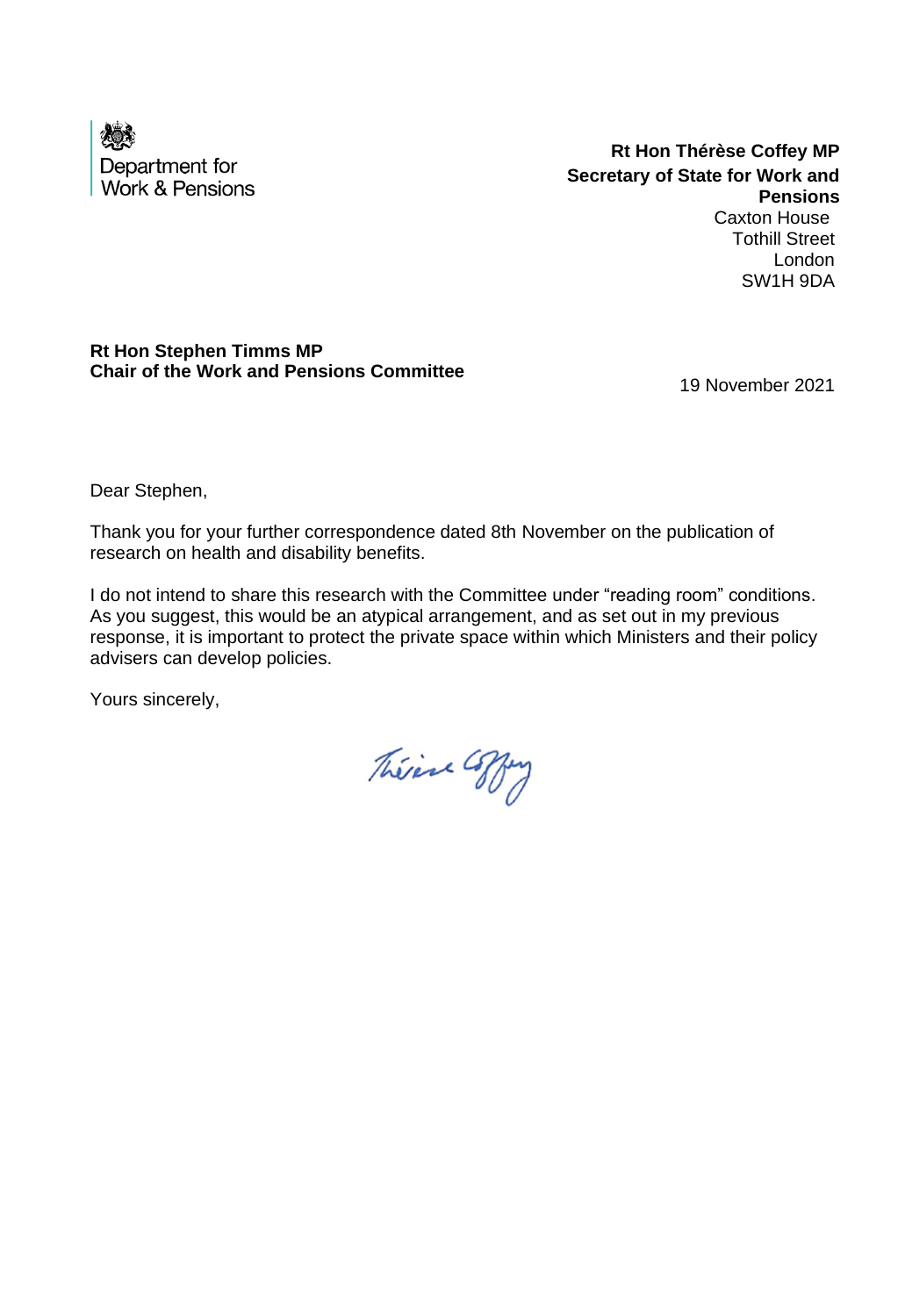

**Work and Pensions Committee** House of Commons, London, SW1A 0AA Tel 020 7219 8976 Email workpencom@parliament.uk

Rt Hon Dr Thérèse Coffey MP

Secretary of State for Work and Pensions

8 November 2021

Dear Thérèse

Thank you for your reply to my letter about the publication of research on disability benefits and the Department's interpretation of the Government's Social Research protocol.

In your letter, and in previous responses, you have said that the Department takes account of a wide range of research and data when considering its policy decisions, and that a private space for discussion of policy options is essential. I agree. While the GSR protocol suggests that this report should be published, I am also aware that there are exceptions to the protocol that may mean the Department feels it is not advisable to publish the report.

It would be helpful, given this, to get a better understanding of the basis of your decision not to publish the research findings. Select committees have, on occasion, been permitted to view sensitive or confidential material on a "reading room" basis, where members are provided with access to a hard copy that they cannot take away with them. I should note that this Committee has never breached confidentiality when the Department and its public bodies have shared material with us in the past.

#### **Would you be prepared to give the Committee sight of the report under "reading room" conditions?**

I would be grateful for a reply by **Wednesday 17 November.** 

Yours sincerely,

limas take

**Rt Hon Stephen Timms MP**

Chair, Work and Pensions Committee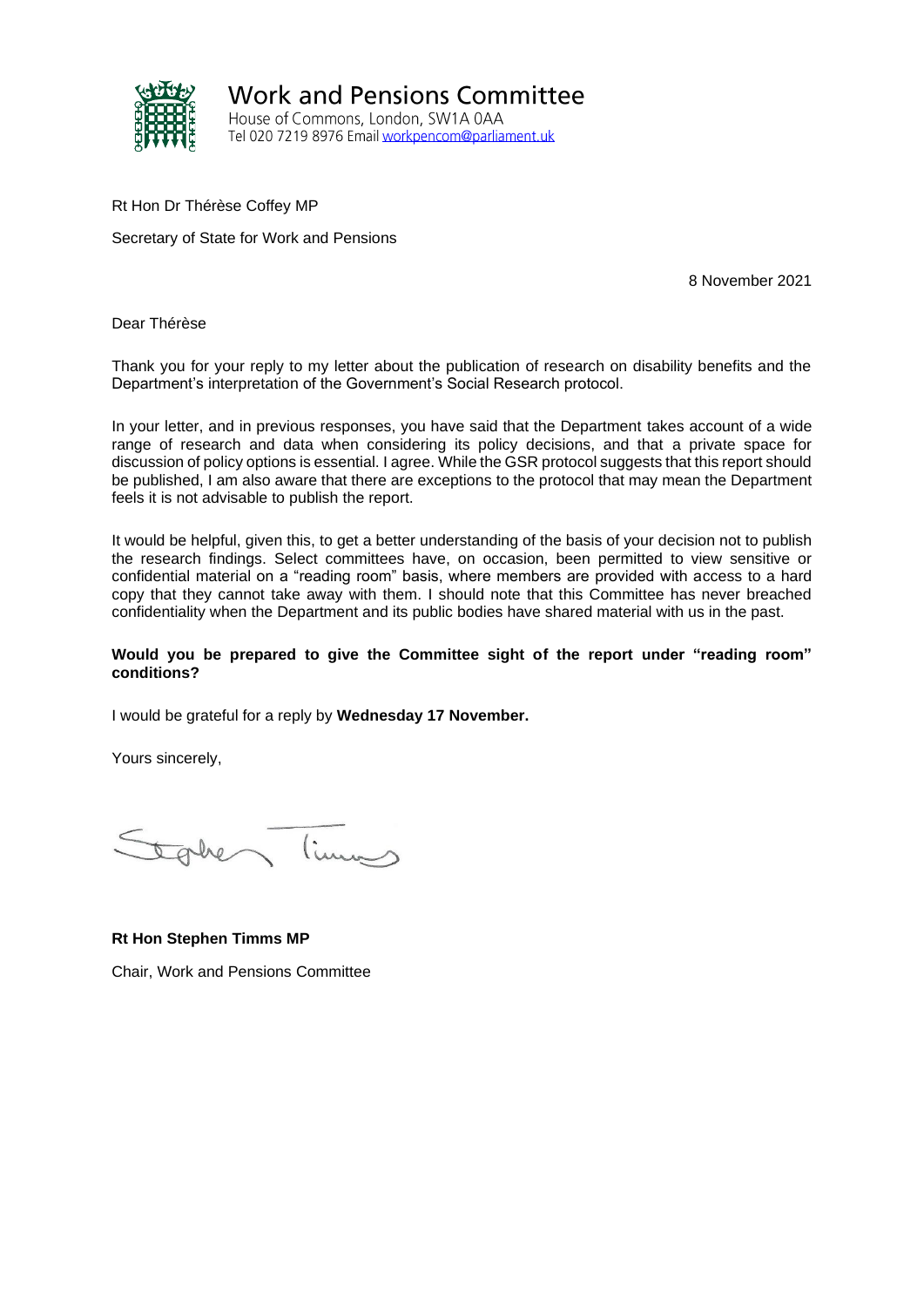# **NatCen Social Research that works for society**



Rt. Hon Stephen Timms MP Chair, Work and Pensions Committee House of Commons London SW1A 0AA

16 November 2021

Dear Mr Timms,

Thank you for your letter dated 8 November 2021.

In response to your questions, please find below our response:

## **1. Whether publication or other dissemination plans were discussed in the interview schedules or consent forms for this research, and what participants were told otherwise about how their contribution would be used?**

The interview schedule for this research explained that the findings would be written into a report. Publication or other dissemination plans were not discussed in the interview schedule or when seeking consent. In the advance letters sent out to inform potential participants of this upcoming research, an accompanying leaflet included a signpost to the website where the Department for Work and Pensions (DWP) publishes its research findings. In this leaflet, potential participants were advised that the DWP wanted to know ways it can better support people on health and disability benefits.

## **2. Whether DWP or NatCen has taken any steps since the research was completed to help ensure participants are kept up to date on progress?**

On completion of the research, a thank you letter, reviewed by DWP, was sent from NatCen to participants, as part of our normal process. It provided a gift voucher in recognition of their contribution. Within this letter it stated that the study would be published by DWP on their website.

Yours sincerely,

 $G_{11}G_{22}A_{22}$ 

**Guy Goodwin** Chief Executive

**NatCen Social Research** is the trading name of the National Centre for Social Research.

Registered Office 35 Northampton Square London EC1V 0AX

A Company Limited by Guarantee Registered in England No.4392418. A Charity registered in England and Wales (1091768) and Scotland (SC038454)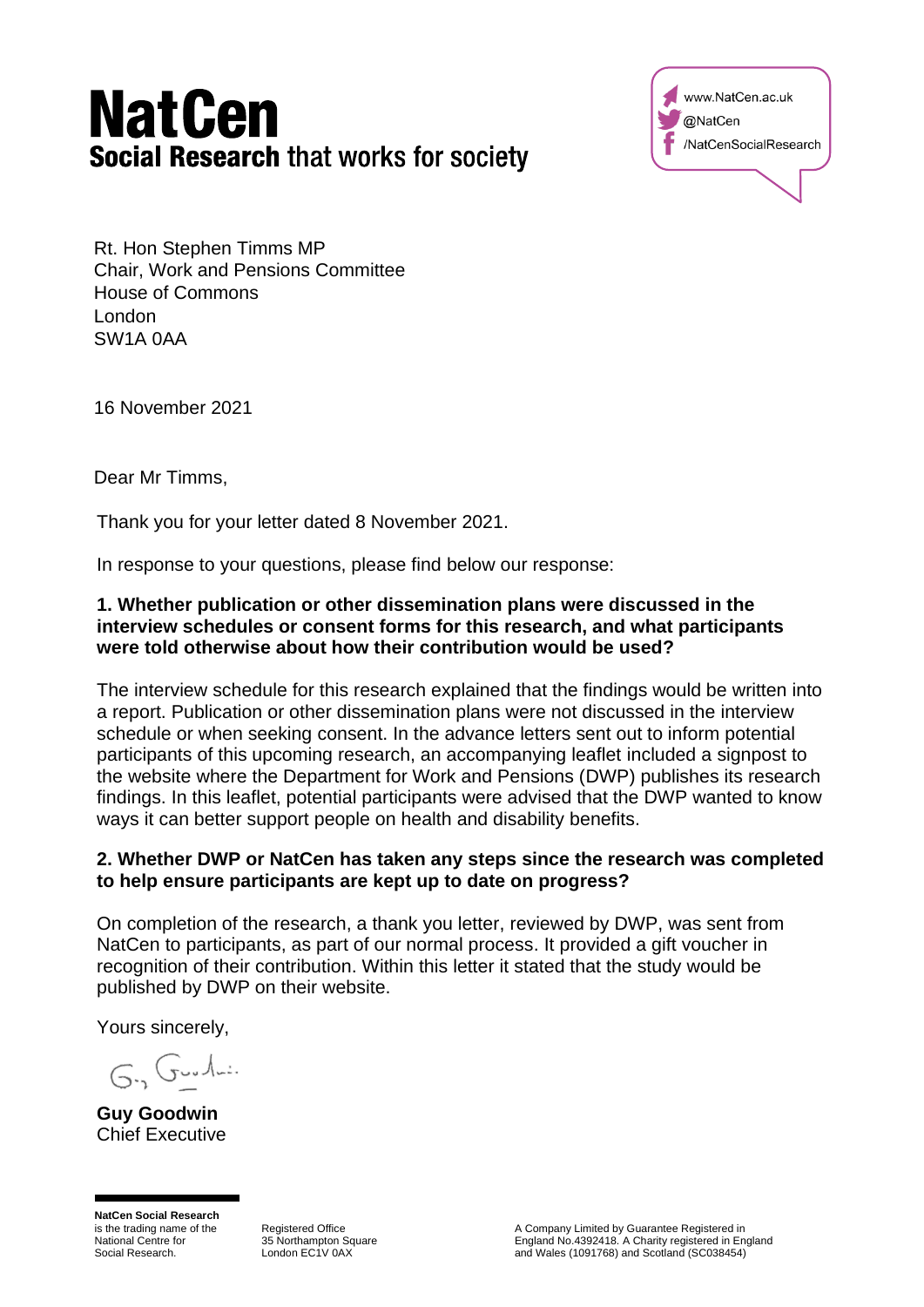

**Work and Pensions Committee** 

House of Commons, London, SW1A 0AA Tel 020 7219 8976 Email workpencom@parliament.uk

Guy Goodwin Chief Executive **NatCen** 35 Northampton Square EC1V 0AX

8 November 2021

Dear Guy,

You might be aware that the Work and Pensions Committee has been corresponding with the Secretary of State for Work and Pensions about the publication of NatCen research, commissioned by DWP, on the uses of disability benefits. We understand that DWP officials received NatCen's final report on this topic on 16 September 2020. DWP has not published the findings, however, and the Secretary of State has told us that there is no plan to publish in future.<sup>1</sup>

Given our ongoing interest in how the Department engages disabled people in policymaking, we wanted to understand how the Department had sought to communicate its decision not to publish to people who took part in the research. It is my understanding that the participants would have been informed about publication and dissemination plans before agreeing to take part in the research. We asked the Secretary of State what steps had been taken to ensure people who had participated in the research were kept informed of how their contribution were being used. The Secretary of State told us that "there was no mention of publication in the interview schedules used with the participants of this research", implying that no such steps were taken.

I would be grateful if you would please tell us:

**1. Whether publication or other dissemination plans were discussed in the interview schedules or consent forms for this research, and what participants were told otherwise about how their contribution would be used; and**

#### **2. Whether DWP or NatCen has taken any steps since the research was completed to help ensure participants are kept up to date on progress?**

I would appreciate a response by Wednesday 17 November so that we can continue with our inquiries.

Yours sincerely,

take limes

#### **Rt Hon Stephen Timms MP**

Chair, Work and Pensions Committee

<sup>&</sup>lt;sup>1</sup> The full series of letters is available at: <https://committees.parliament.uk/publications/7438/documents/77752/default/>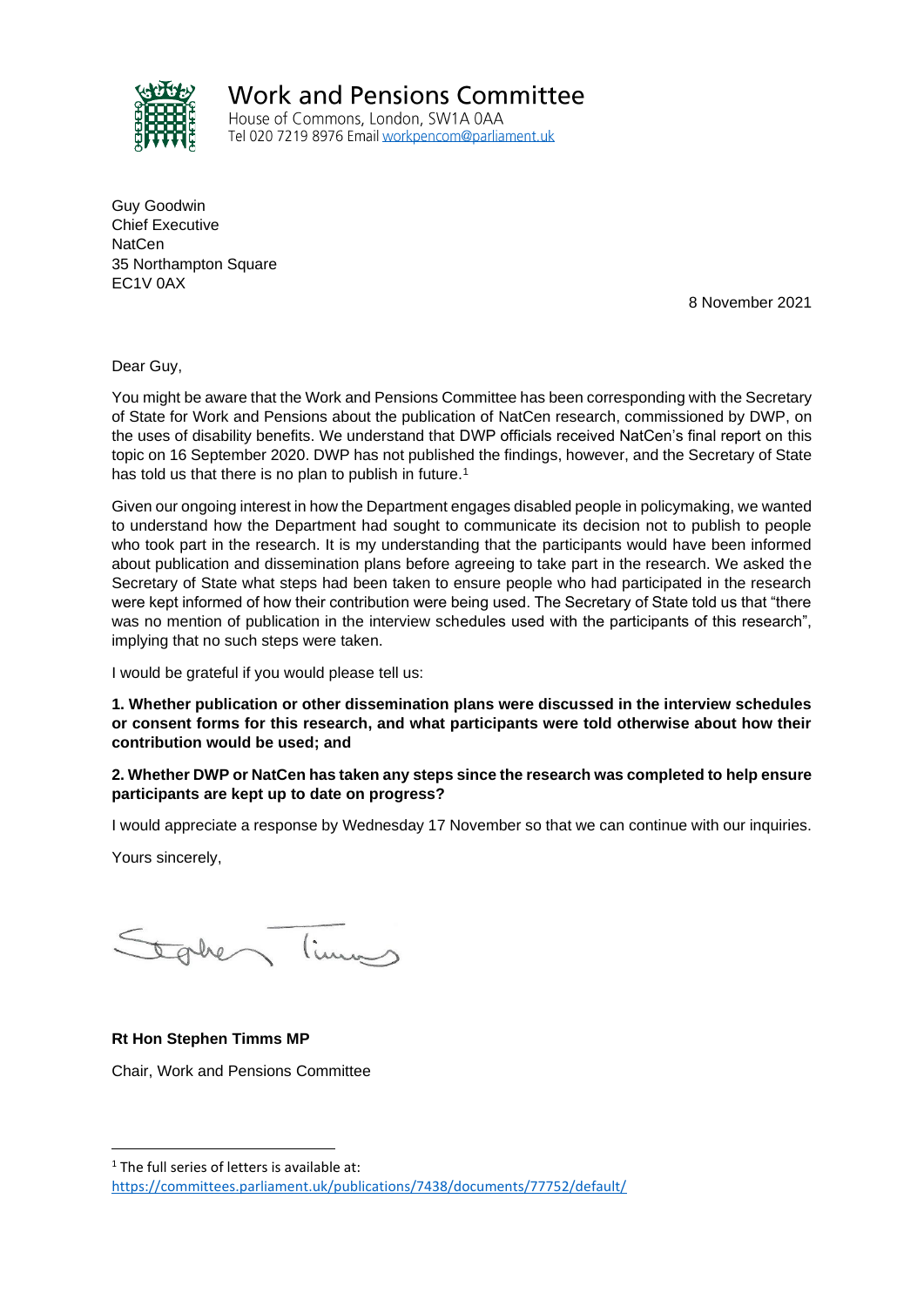

**Rt Hon Thérèse Coffey MP Secretary of State for Work and Pensions** Caxton House Tothill Street London

**Rt Hon Stephen Timms MP Chair of the Work and Pensions Committee** 

25 October 2021

SW1H 9DA

Dear Stephen,

Thank you for your further correspondence dated 28th September on the publication of research on health and disability benefits. In your letter, you raised a number of specific questions which I have answered below.

I have reflected on the decision not to publish the research undertaken by NatCen at present and I remain of the view that this is the right approach. My Department is currently considering a range of policy options, drawing on wide evidence, research and analysis, and protecting a private space for policy development is important.

I will now turn to your specific questions in turn.

**Q1.** DWP officials received the report on 16 September 2020. I don't know why the previous Minister did not provide the date.

## **Q2. Will you share a copy of the report with the select committee? If not, on what grounds?**

As I have previously confirmed, I have no intention to publish this research at present. It is important to protect the private space within which Ministers and their policy advisers can develop policies without the risk of premature disclosure.

## **Q3. At what point in the project did you decide that the final report should not be published? Was it before, or after, you saw the outputs of the research?**

Publication decisions are always taken upon completion of research.

## **Q4. Why did you decide to take a different approach from that envisaged when the project was commissioned?**

Publication decisions are always taken upon completion of research.

**Q5. The research involved interviews with 120 disabled people, who would have been told that the report to which they had contributed would be published. Have you sought to communicate your decision to the research participants in any way?**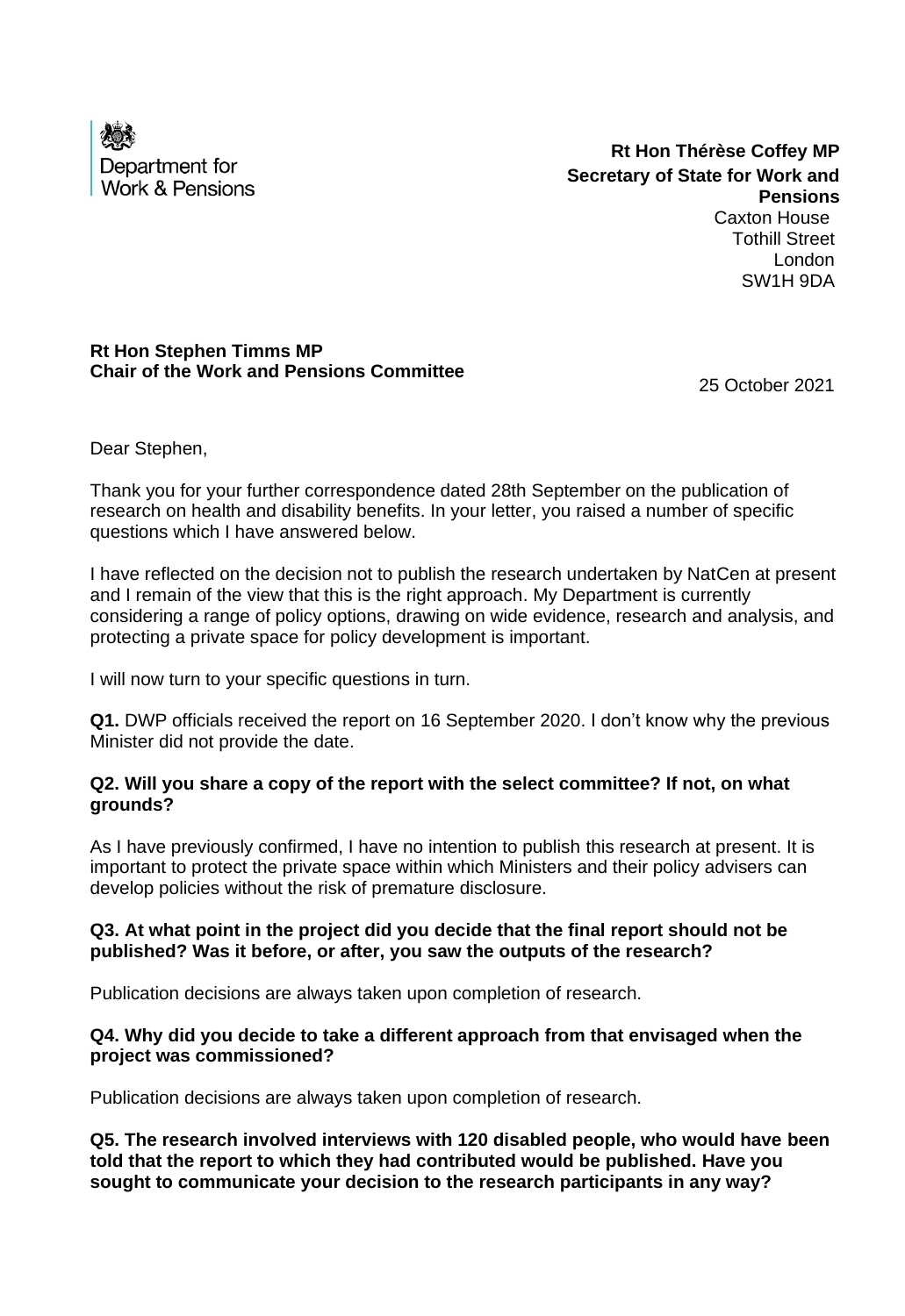There was no mention of publication in the interview schedules used with the participants of this research.

**Q6. Why is research about the experiences of people claiming health and disability benefits not relevant to a Green Paper which, in the Government's own words, "explores how the welfare system can better meet the needs of disabled people and people with health conditions now and in the future"? The Green Paper says that it "has been informed by the experiences of disabled people and people with health conditions who use our services." Did this research play any part in the development of the Green Paper?** 

The DWP Green Paper reflects a wide range of issues that were shaped by engagement with disabled people, representative organisations and charities, with relevant research and analysis playing a role in supporting the content which was presented.

#### **Q7. At what point did the Department decide that the research was more relevant to the work of the Extra Costs Taskforce than to the Green Paper?**

I am aware that the former Minister for Disabled People, Health and Work understood there to be a link between this research and the work of the Extra Costs Taskforce. I am not aware that this is the case.

#### **Q8. Do you have any plans to publish the research when the Extra Costs Taskforce reports?**

No.

#### **Q9. Was a named person appointed in relation to the NatCen research, and what decision did they reach about whether the research output fell within the scope of this protocol?**

The Chief Social Researcher and Head of Profession at DWP is the appointed person in relation to this. Their view is that this research met the quality threshold for publication and so does fall within the scope of the GSR protocol.

## **Q10. Do you yourself consider that the research is within the scope of the protocol? If not, on what grounds?**

I have not considered this matter though I received advice which I accept.

## **Q11. Can you explain to us why DWP's position on the publication of commissioned research is different from the Government's own protocol?**

It is important that Ministers consider research and its publication on a case by case basis and in the best interests of Government policy formation.

Théine Coffey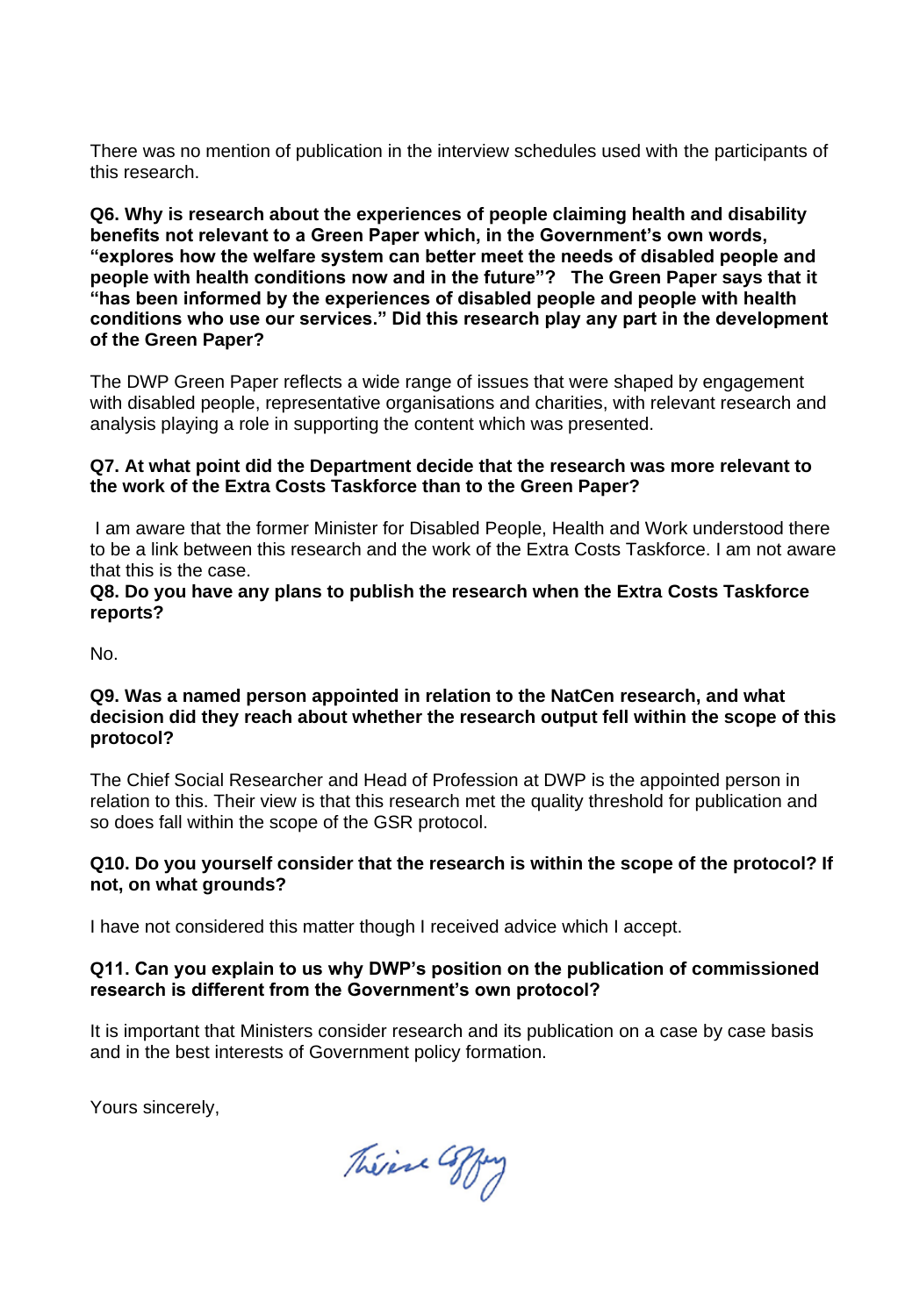

**Work and Pensions Committee** 

House of Commons, London SW1A 0AA Tel 020 7219 8976 Email workpencom@parliament.uk Website www.parliament.uk/workpencom

From the Chair

Rt Hon Dr Thérèse Coffey Secretary of State for Work and Pensions

23 September 2021

Dear Thérèse,

## **Publication of NatCen research on health and disability benefits**

Thank you for your letter of 21 September, which responded to my letter of 23 August.

On 6 September, I tabled a written question which asked on what date your Department received the final report of the NatCen research project entitled *The Uses of Health and Disability Benefits*. The answer to my question did not give a date.

- **1. When did the Department receive NatCen's final version of the research report?** 
	- **a. Why was this date not provided in answer to my written question?**

#### **2. Will you share a copy of the report with the select committee? If not, on what grounds?**

The "Bid Pack" sent to potential suppliers of the research seeks bids for "the undertaking of qualitative research examining the experiences, spending decisions and spending behaviours of health and disability claimants to understand how their needs are met."

The pack is clear that required outputs would include "A final report of the research findings for publication" and "a one-page summary of the research for the DWP website".

- **3. At what point in the project did you decide that the final report should not be published? Was it before, or after, you saw the outputs of the research?**
- **4. Why did you decide to take a different approach from that envisaged when the project was commissioned?**
- **5. The research involved interviews with 120 disabled people, who would have been told that the report to which they had contributed would be published. Have you sought to communicate your decision to the research participants in any way?**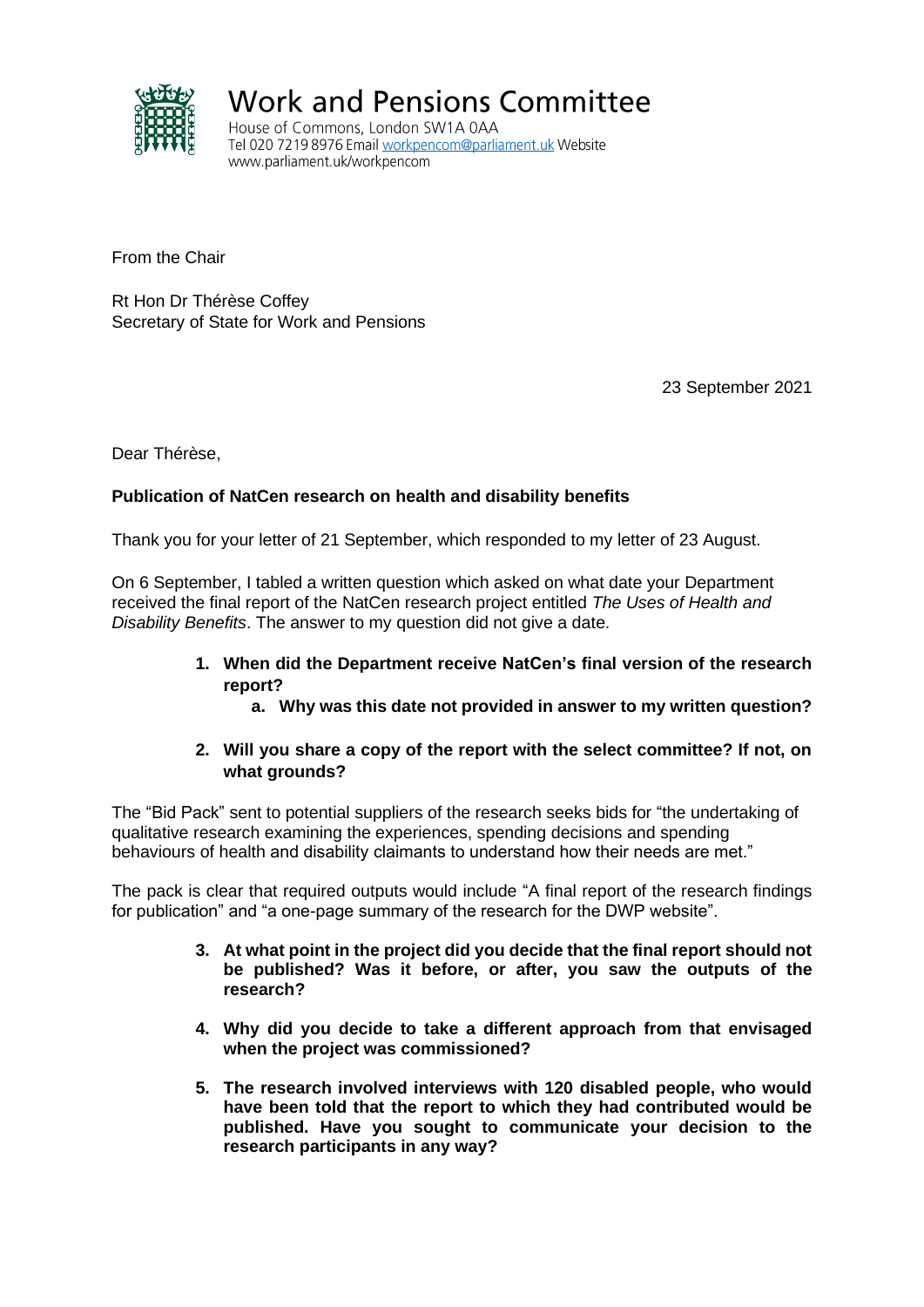The then Minister for Disabled People told us in evidence on 15 September that the report would be "more relevant to the extra costs taskforce" announced in the National Disability Strategy than it is to the Green Paper. That taskforce is expected to report in summer 2022.

> **6. Why is research about the experiences of people claiming health and disability benefits not relevant to a Green Paper which, in the Government's own words, "explores how the welfare system can better meet the needs of disabled people and people with health conditions now and in the future"?**

> > **a. The Green Paper says that it "has been informed by the experiences of disabled people and people with health conditions who use our services." Did this research play any part in the development of the Green Paper?**

**7. At what point did the Department decide that the research was more relevant to the work of the Extra Costs Taskforce than to the Green Paper?**

#### **8. Do you have any plans to publish the research when the Extra Costs Taskforce reports?**

The Government itself has a [protocol for the publication of social research.](https://assets.publishing.service.gov.uk/government/uploads/system/uploads/attachment_data/file/431367/GSR_publication_protocol_2015_FINAL.pdf) The work conducted by NatCen seems, on the face of it, to fall very clearly within the scope of that protocol, which includes "systematic data collection exercises using scientific methods, whether qualitative or quantitative, designed to generate robust information on an issue, policy or group of the population."

The protocol sets out five principles:

Principle 1. The products of government social research and analysis will be made publicly available.

Principle 2. There will be prompt release of all government social research and analysis.

Principle 3. Government social research and analysis must be released in a way that promotes public trust.

Principle 4. Clear communication plans should be developed for all social research and analysis produced by government

Principle 5. Responsibility for the release of social research and analysis produced by government must be clear.

The protocol also says that:

"The Permanent Secretary should appoint a named person who has both the authority and expertise to make judgements about whether an output falls within the scope of the protocol and who is responsible for ensuring the protocol is adhered to."

**9. Was a named person appointed in relation to the NatCen research, and what decision did they reach about whether the research output fell within the scope of this protocol?**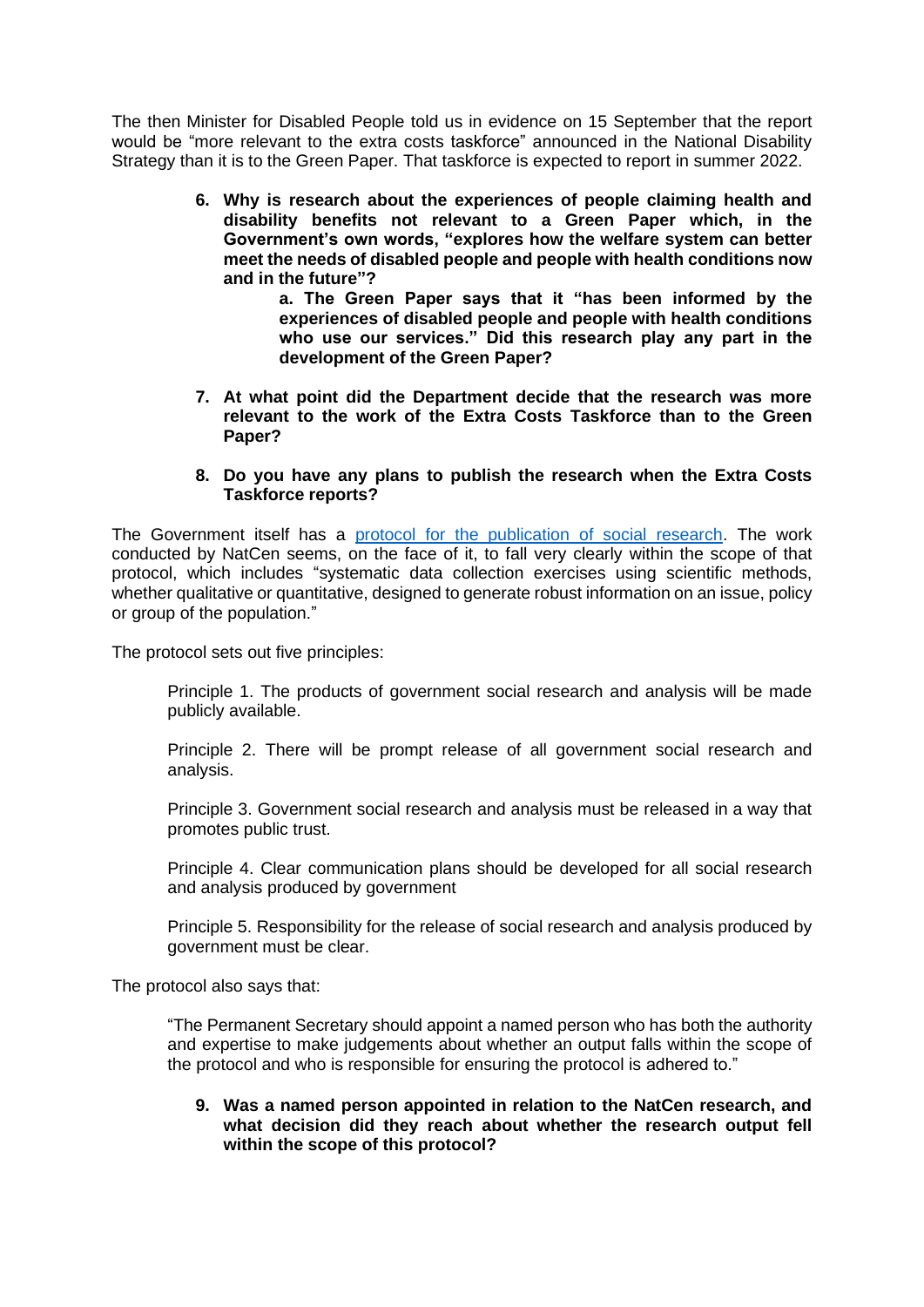#### **10. Do you yourself consider that the research is within the scope of the protocol? If not, on what grounds?**

Your letter says that:

"The Government considers a broad range of analysis and evidence to support the formation of all its policy, including that which is both internally and externally commissioned. It is not necessary to publish all of this material, and the Government does not have plans to publish the NatCen report at this time."

James Wolfe, Director, Disability and Housing Support, told us on 15 September that the Department published commissioned research "if it is relevant to what we are working on at that particular point. It is not essential that it is published."

Insofar as it relates to commissioned social research, the Department's position does not appear to be consistent with the Government's own protocol. The protocol is clear that "the presumption is that products from government social research will be made publicly available." It provides for only very limited exceptions from this, described as "rare occasions when publication would threaten national security, destabilise the economy, or would otherwise not be in the public interest."

#### **11. Can you explain to us why DWP's position on the publication of commissioned research is different from the Government's own protocol?**

I am copying this letter to the Permanent Secretary and to Jenny Dibden, in her capacity as Head of the Government Social Research profession.

I would be grateful for a reply by **Monday 11 October**.

Yours sincerely,

Stakes Times

**Rt Hon Stephen Timms MP** Chair, Work and Pensions Committee

Cc: Peter Schofield, Permanent Secretary, DWP Jenny Dibden, Head of GSR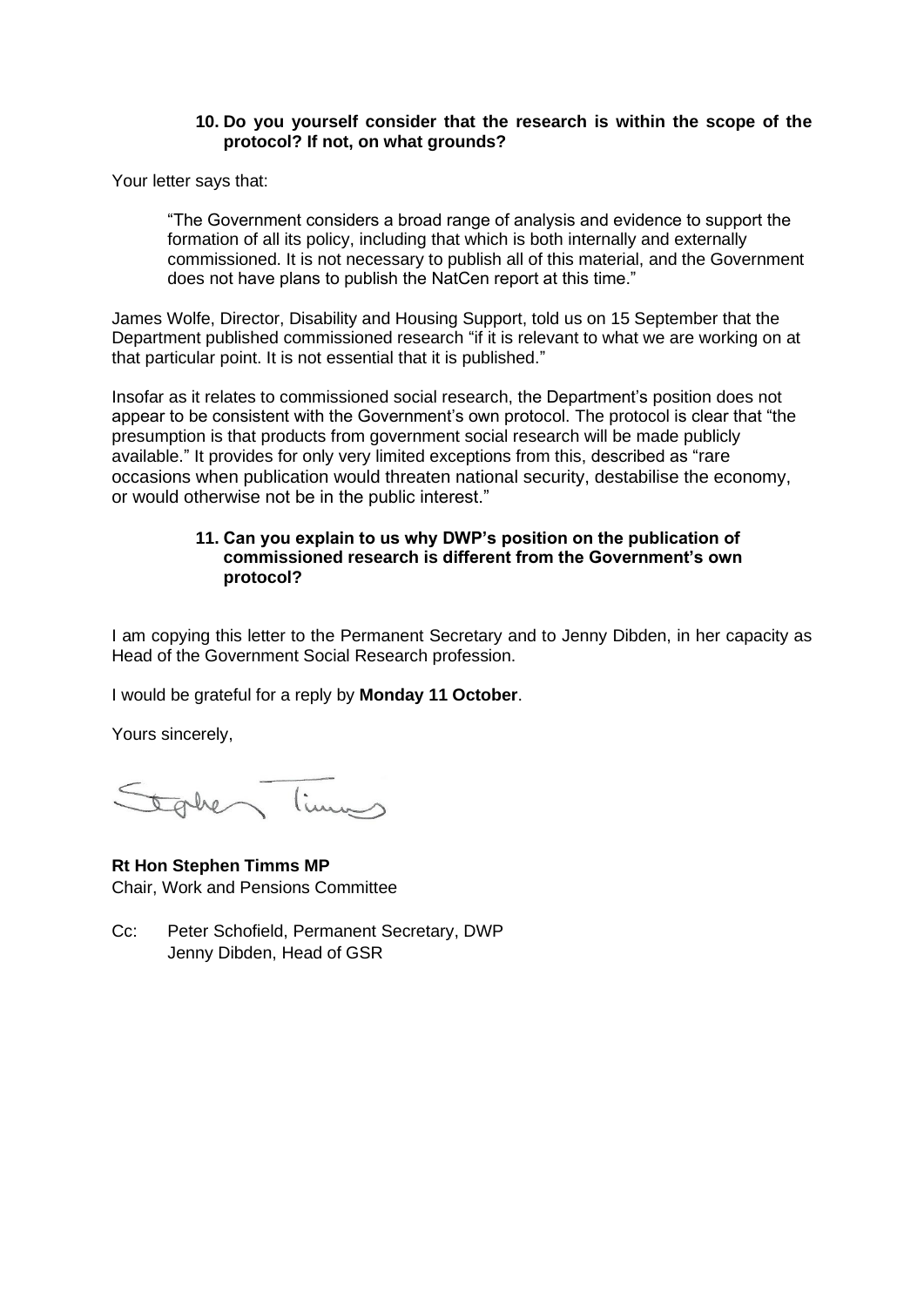

# **THE RT HON THERESE COFFEY MP Secretary of State for Work & Pensions** Caxton House Tothill Street London, SW1H 9AJ

Stephen Timms Chair, Work and Pensions Committee House of Commons London SW1A 0AA

21 September 2021

Dear Stephen,

I write in response to your letter regarding the National Centre for Social Research (NatCen) report which was commissioned by the previous Secretary of State.

The Government considers a broad range of analysis and evidence to support the formation of all its policy, including that which is both internally and externally commissioned. It is not necessary to publish all of this material, and the Government does not have plans to publish the NatCen report at this time.

Théine Coffey